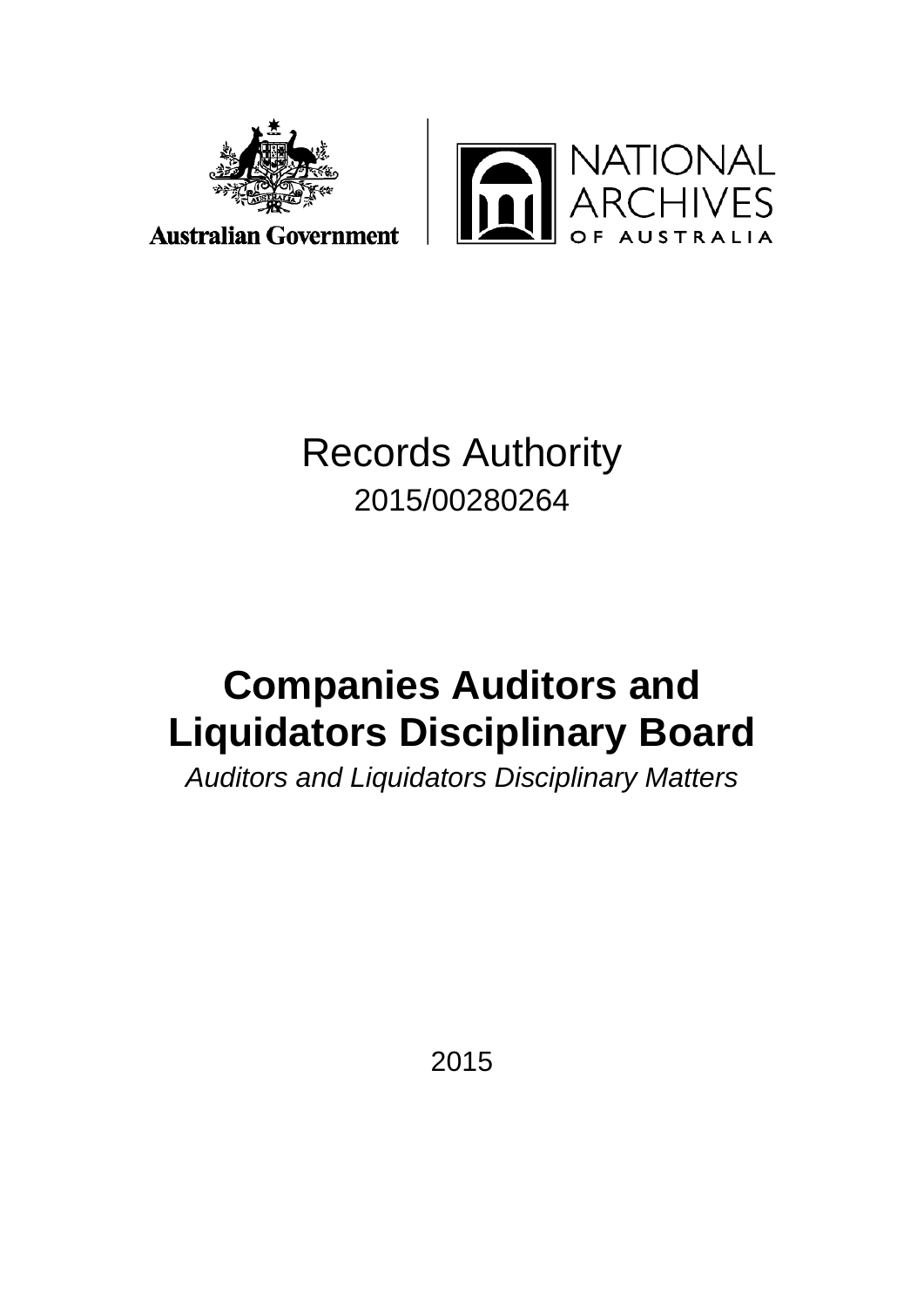

© Commonwealth of Australia (National Archives of Australia) 2015

#### **Copyright**

This product, excluding the National Archives of Australia logo, Commonwealth Coat of Arms or registered trademark, has been licensed under a Creative Commons Attribution-Non-Commercial (CC-BY-NC) Version 4.0 International Licence. You may share, copy, redistribute, remix, transform and build upon this work for non-commercial purposes only. However, you must attribute the National Archives of Australia as the copyright holder of the original work, include the attribution as set out below and indicate if changes were made. The full terms and conditions of this licence are available at [www.creativecommons.org.](http://www.creativecommons.org/) 

#### **Attribution**

This Records Authority is licenced by the Commonwealth of Australia (National Archives of Australia) under a Creative Commons Attribution-Non-Commercial (CC-BY-NC) Version 4.0 International Licence. The original version can be foun[d on our website.](http://www.naa.gov.au/)

#### **Accessibility**

This is an accurate reproduction of the authorised records authority content, created for accessibility purposes.

#### **Contact us**

Enquiries relating to copyright or accessibility should be emailed to [recordkeeping@naa.gov.au.](mailto:recordkeeping@naa.gov.au)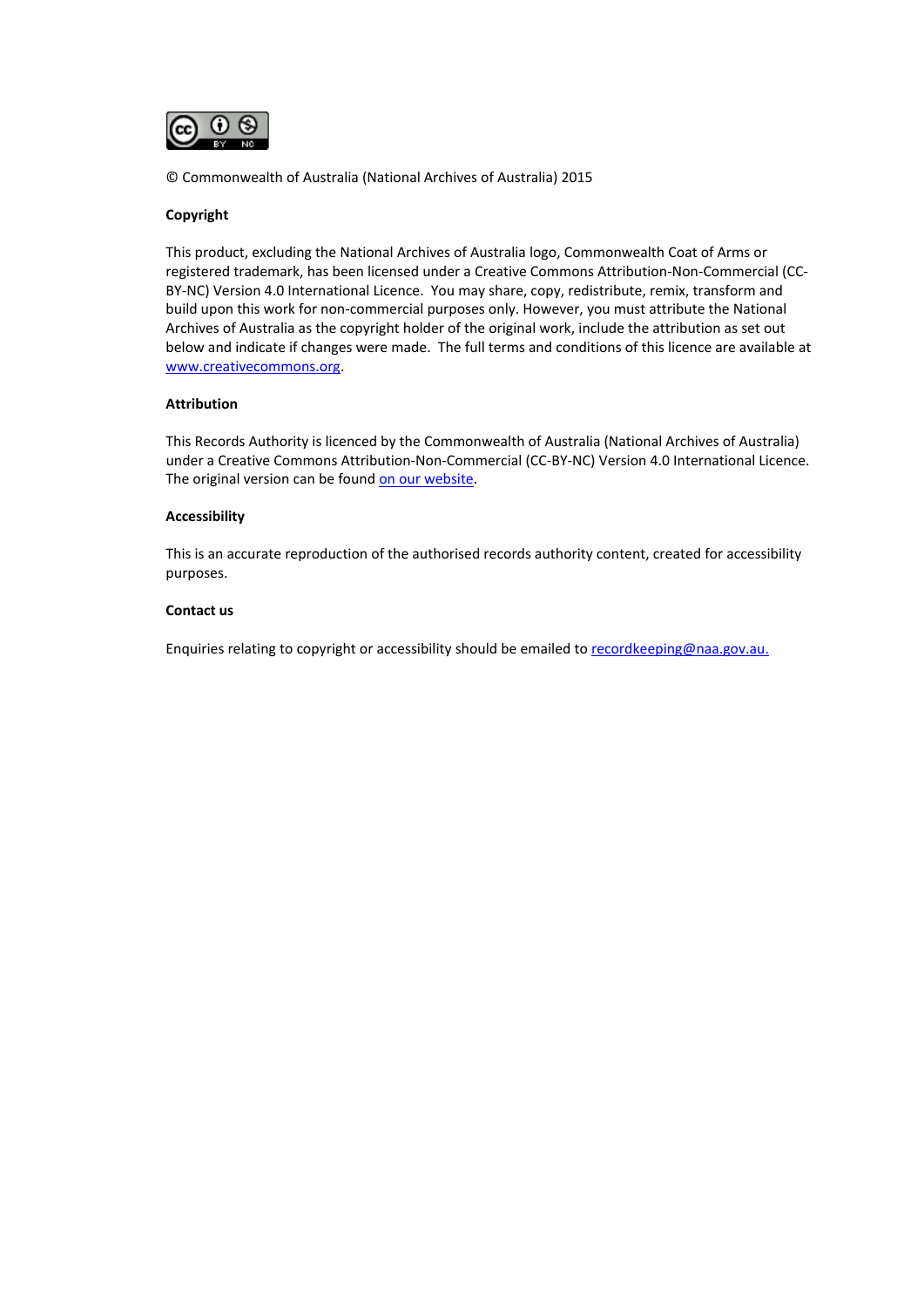### **CONTENTS**

| CONTACT INFORMATION NATION                    | 5 |
|-----------------------------------------------|---|
| <b>AUTHORISATION AUTHORISM</b>                |   |
| AUDITORS AND LIQUIDATORS DISCIPLINARY MATTERS |   |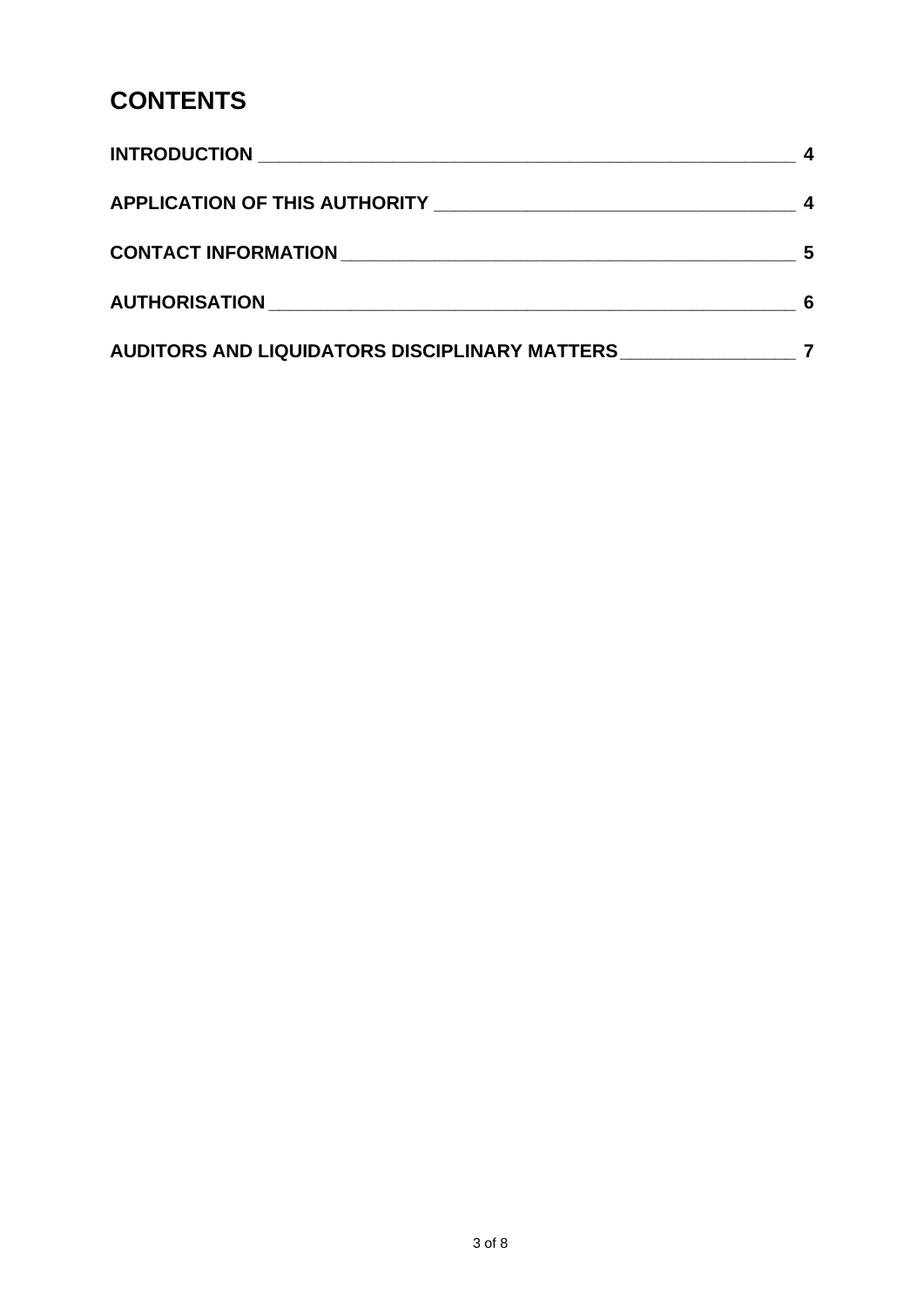### **INTRODUCTION**

The Companies Auditors and Liquidators Disciplinary Board (CALDB) and the National Archives of Australia have developed this records authority to set out the requirements for keeping or destroying records for the core business of Auditors and Liquidators Disciplinary Matters. It represents a significant commitment on behalf of CALDB to understand, create and manage the records of its activities.

This records authority is based on the identification and analysis of the business of CALDB. It takes into account the agency's legal and organisational records management requirements, and the interests of stakeholders, the agency and the National Archives of Australia.

The records authority sets out those records that need to be retained as national archives and specifies the minimum length of time that temporary records need to be kept. This records authority gives CALDB permission under the *Archives Act 1983*, for the destruction of the temporary records described after the minimum retention period has expired. Retention periods for these temporary records are based on: an assessment of business needs; broader organisational accountability requirements; and community expectations, and are approved by the National Archives of Australia on the basis of information provided by the agency.

As changes in circumstances may affect future records management requirements, the periodic review of this records authority is recommended. All amendments must be approved by the National Archives.

### **APPLICATION OF THIS AUTHORITY**

- 1. This records authority should be used in conjunction with Records Authority 2011/00681744 covering the core businesses of Tribunal External Relations, and Tribunal Management and Statutory Appointments.
- 2. This records authority is to be used to determine how long records must be kept. Records are matched to the relevant core business and records class in the Authority.
	- Where the minimum retention period has expired and the records are not needed for agency business they should be destroyed as authorised in this Authority.
	- Records that have not reached the minimum retention period must be kept until they do.
	- Records that are identified as Retain as National Archives (RNA) are to be transferred to the National Archives of Australia for preservation.
- 3. This records authority should be used in conjunction with general records authorities such as:
	- the Administrative Functions Disposal Authority (AFDA) and/or AFDA Express issued by the National Archives to cover business processes and records common to Australian Government agencies;
	- General Records Authority 24 Records Relating to Data Matching Exercises; and
	- General Records Authority 31 for source (including original) records that have been copied, converted or migrated.
- 4. The Normal Administrative Practice (NAP) provision of the *Archives Act 1983* gives agencies permission to destroy certain records without formal authorisation. This usually occurs where records are duplicated, facilitative or for short-term use only. NAP does not replace arrangements agreed to in this Authority but can be used as a tool to assist in identifying records for destruction together with an agency's Records Authority or Authorities, and with AFDA and AFDA Express. The National Archives recommends that agencies develop and implement a Normal Administrative Practice policy. Advice and guidance on destroying records as a normal administrative practice and on how to develop an agency NAP policy is available from the National Archives' website at [www.naa.gov.au](http://www.naa.gov.au/)**.**
- 5. Records that are reasonably likely to be needed as evidence in a current or future judicial proceeding or are subject to a request for access under the *Archives Act 1983,* the *Freedom of Information Act 1982* or any other relevant Act must not be destroyed until the action has been completed.
- 6. Records subject to a disposal freeze must not be destroyed until the freeze has been lifted. Further information about disposal freezes and whether they affect the application of this Authority is available from the National Archives website at [www.naa.gov.au](http://www.naa.gov.au/)**.**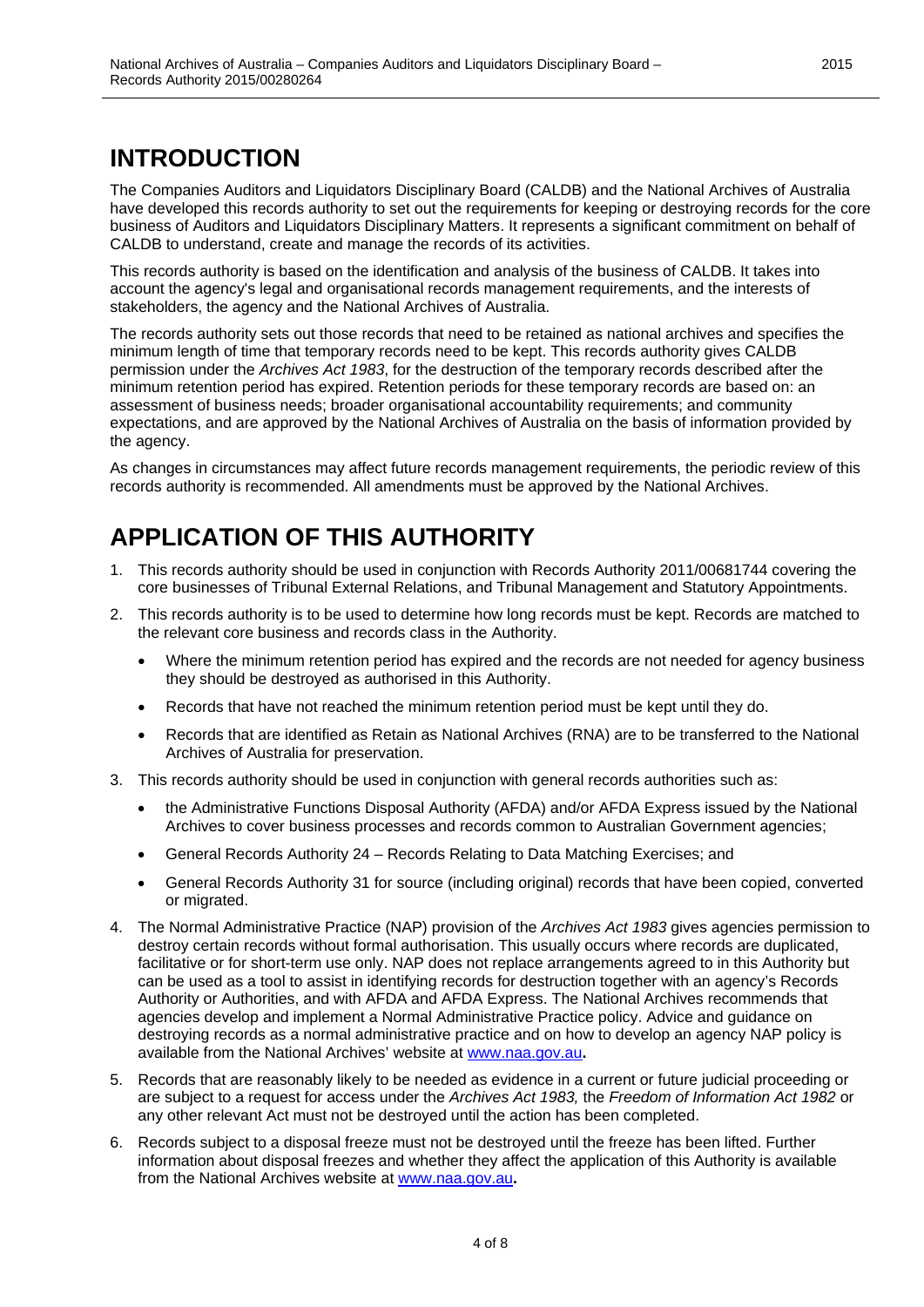- 7. Where the method of recording information changes (for example from a manual system to an electronic system, or when information is migrated from one system to a new system) this records authority can still be applied, providing the records document the same core business. The information must be accessible for the period of time prescribed in this records authority. The agency will need to maintain continuing access to the information, including digital information, for the periods prescribed in this records authority or until the information is transferred into the custody of the National Archives.
- 8. In general, retention requirements indicate a minimum period for retention. CALDB may extend minimum retention periods if it considers that there is an administrative need to do so, without further reference to the National Archives. Where CALDB believes that its accountability will be substantially compromised because a retention period or periods are not adequate, it should contact the National Archives for review of the retention period.
- 9. Records coming within 'Retain as national archives' classes in this records authority have been determined to be part of the archival resources of the Commonwealth under Section 3C of the *Archives Act 1983*. The determination of Commonwealth records as archival resources of the Commonwealth obliges agencies to transfer the records to the National Archives when they cease to be current and, in any event, within 15 years of the records coming into existence, under Section 27 of the *Archives Act 1983*.
- 10. Records in the care of agencies should be appropriately stored, managed and preserved. Agencies need to meet this obligation to ensure that the records remain authentic and accessible over time. Under Section 31 of the *Archives Act 1983*, access arrangements are required for records that become available for public access including those records that remain in agency custody.
- 11. Appropriate arrangements should be made with the National Archives when records are to be transferred into custody. The National Archives accepts for transfer only those records designated as national archives.
- 12. Advice on how to use this records authority is available from CALDB's records manager. If there are problems with the application of the Authority that cannot be resolved, please contact the National Archives.

### **CONTACT INFORMATION**

For assistance with this authority or for advice on other records management matters, please contact the National Archives' Agency Service Centre.

Queen Victoria Terrace Tel: (02) 6212 3610 Parkes ACT 2600 Fax: (02) 6212 3989 PO Box 7425 Email: [recordkeeping@naa.gov.au](mailto:recordkeeping@naa.gov.au) Canberra Business Centre ACT 2610 Website: [www.naa.gov.au](http://www.naa.gov.au/)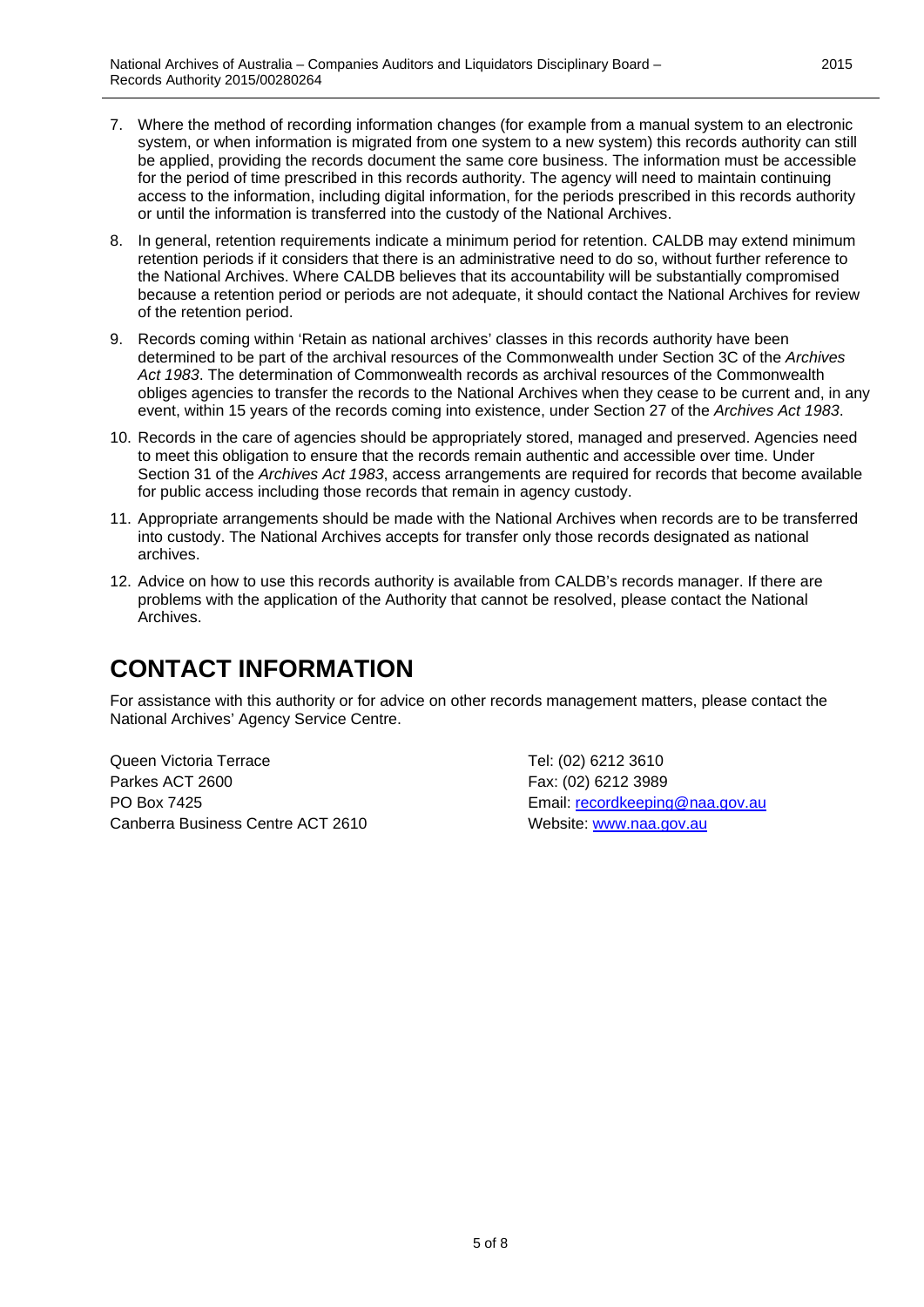### **AUTHORISATION**

#### **RECORDS AUTHORITY 2015/00280264**

| <b>Purpose:</b>     | Authorises arrangements for the disposal of records in accordance with<br>Section 24(2)(b) of the Archives Act 1983.                                                                            |
|---------------------|-------------------------------------------------------------------------------------------------------------------------------------------------------------------------------------------------|
|                     | Determines records classed as 'Retain as national archives' in this<br>Records Authority to be part of the archival resources of the<br>Commonwealth under Section 3C of the Archives Act 1983. |
|                     |                                                                                                                                                                                                 |
| <b>Application:</b> | All core business records relating to Auditors and Liquidators<br>Disciplinary Matters.                                                                                                         |
|                     |                                                                                                                                                                                                 |

This authority gives permission for the destruction, retention or transfer to the National Archives of Australia of the records described. This authority will apply only with the consent of the agency currently responsible for the business documented in the records described.

| <b>Authorised by</b>                                                | Date of issue:  |
|---------------------------------------------------------------------|-----------------|
| Christine Johnston                                                  |                 |
| Acting Assistant Director-General<br>National Archives of Australia | 21 January 2016 |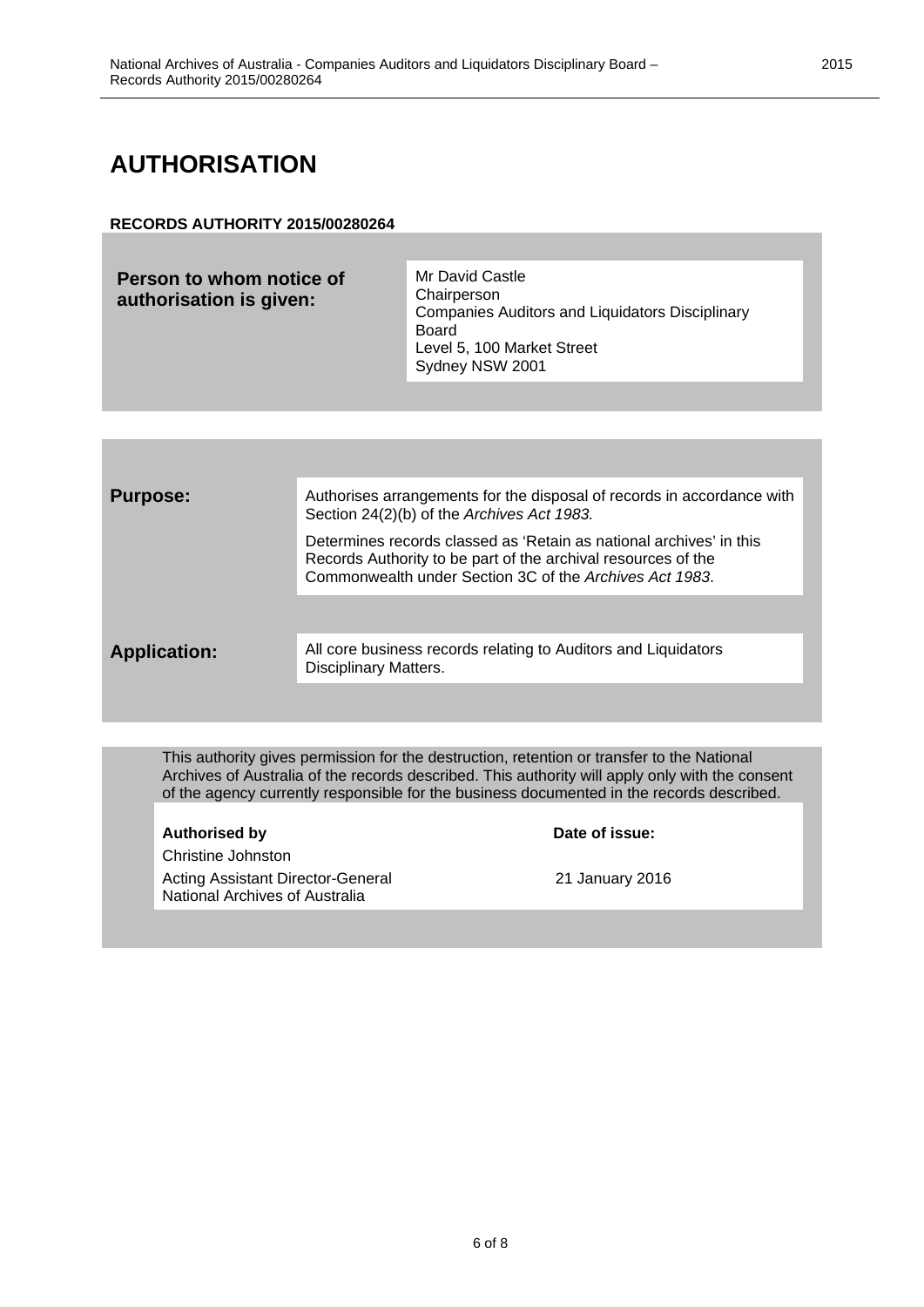### **AUDITORS AND LIQUIDATORS DISCIPLINARY MATTERS**

The core business of hearing and determining disciplinary matters relating to registered auditors and liquidators. Includes hearing and determining applications for the cancellation or suspension of the registration of auditors and liquidators, and the application of other sanctions as determined, such as admonishing, reprimanding or requiring specific undertakings.

The **core activities** include:

- receiving and processing applications for disciplinary action to be taken in relation to registered auditors and liquidators;
- receiving, reviewing and analysing statements, submissions and other evidence;
- constituting panels of Board members to deal with applications;
- conducting pre-hearing conferences;
- conducting mediation between parties, including drafting agreed terms of orders for acceptable outcomes to present to the panel for consideration;
- formally withdrawing matters (where appropriate);
- managing communications with applicants and respondents;
- managing the distribution and dispatch of case records to relevant parties;
- conducting hearings, including summonsing witnesses;
- making determinations and subsequent decisions and orders, including the awarding of costs;
- gazetting board decisions (where appropriate); and
- managing appeals and reviews of board decisions, including appeals to higher authorities.

The performance of the core business is supported by **general activities** such as:

- developing, implementing and reviewing procedures and plans;
- making administrative arrangements to support pre-hearing conferences and hearings;
- delegating powers and authorising actions; and
- handling routine enquiries.

#### *Cross references to AFDA Express Records Authority*

*For advice, briefs and submissions to the portfolio Minister, cabinet submissions and the organisation's participation in formal inquiries, use GOVERNMENT RELATIONS.*

*For media releases, use COMMUNITY RELATIONS and/or GOVERNMENT RELATIONS.*

*For freedom of information requests, use INFORMATION MANAGEMENT.*

*For the procurement of goods and services, including transcription services, use PROCUREMENT.*

*For managing legal services, including providing legal advice and litigation activities, use LEGAL SERVICES.*

*For developing and executing contracts under seal or deeds, use CONTRACTS UNDER SEAL/DEEDS.*

#### *Cross references to other records authorities*

*For managing relationships with other tribunals, government and community stakeholders, including the provision of information and advice, use General Records Authority 2011/00681744 – TRIBUNAL EXTERNAL RELATIONS.*

*For establishing and managing the administration of the Board, including the appointment and terms and conditions of statutory appointees, and the development of related Board policies, use General Records Authority 2011/00681744 – TRIBUNAL MANAGEMENT AND STATUTORY APPOINTMENTS.*